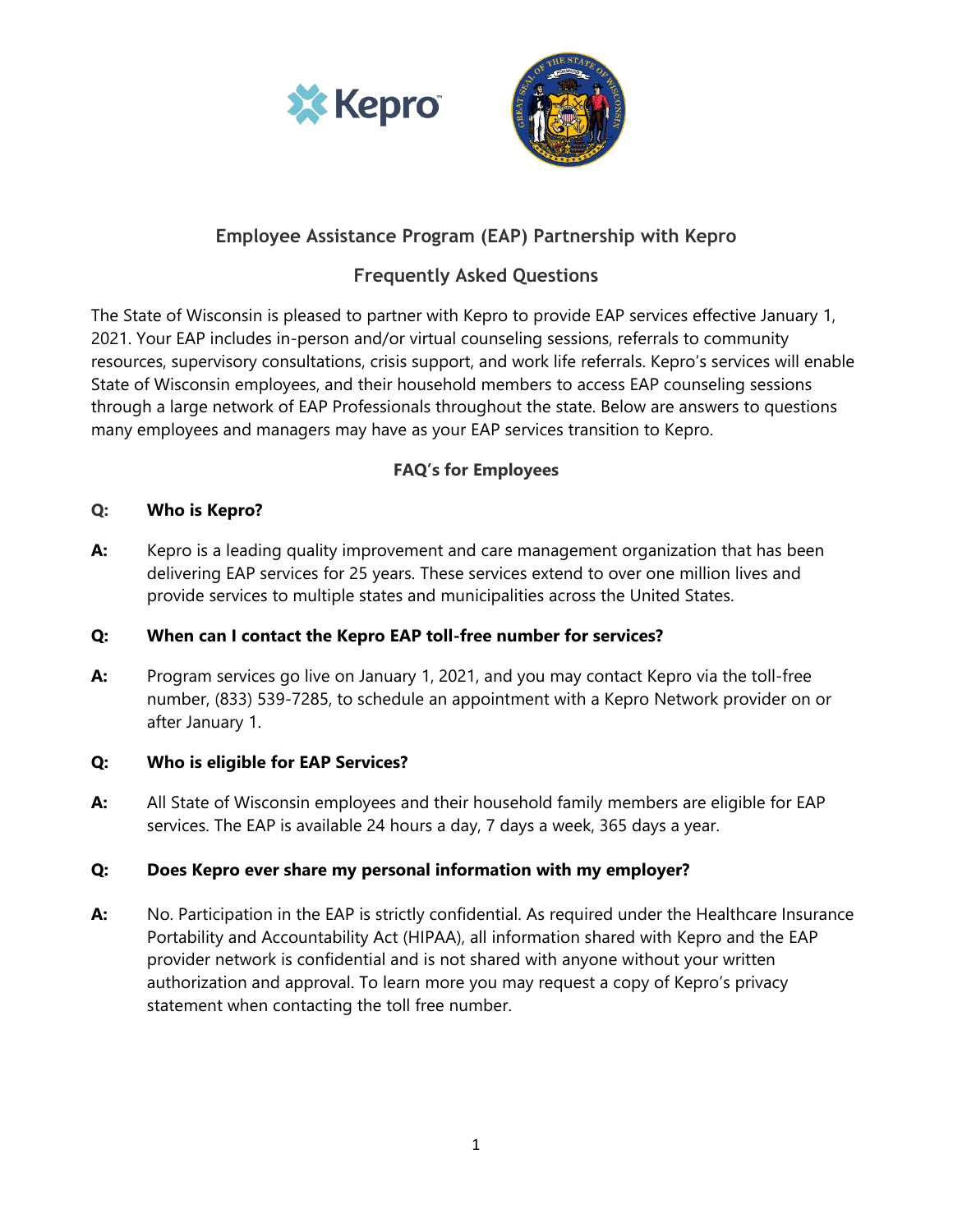



## **Q: What benefits are included in the Kepro EAP services?**

**A:** Kepro offers all of the same EAP services you are accustomed to including: Counseling Services, Family Caregiving Services, Legal Services, Financial Services, Convenience Services, and Online Tools and Information. For more details visit [https://sowi.mylifeexpert.com,](https://sowi.mylifeexpert.com/) code: SOWI

#### **Q: Does Kepro offer video counseling or virtual EAP sessions?**

**A:** Yes, Kepro has a national network of credentialed EAP Professionals, including a robust network of providers in the State of Wisconsin, who are available to deliver services via a HIPAA compliant platform in the jurisdiction or state where they are independently licensed.

## **Q: What happens when I call the EAP toll-free number to initiate services?**

**A:** Your calls are answered 24 hours a day, 7 days a week by an EAP Professional with at least a masters' degree level education. During the initial call or "intake" process, the EAP Professional will collect information about the nature of your request, evaluate any needs for immediate support, and locate any resources or a local EAP Professional for you to meet with in person or virtually. The EAP Professional will also follow up with you after your appointment to ensure that you have received the requested services or connected with the local EAP Professional for your counseling session.

## **Q: If I am currently in a treatment plan with FEI, what do I need to do?**

**A:** If you are in a treatment plan with FEI you may continue any authorized sessions with your FEI provider through December 31, 2020. All authorizations for counseling with FEI will end on December 31, 2020. Then on/after January 1, 2021 any future EAP services would be coordinated through Kepro. To initiate Kepro EAP benefits on or after January 1, 2021, participants must be a State of Wisconsin employee or household family member of an employee.

## **Q: If the provider I am seeing is not affiliated with Kepro, would I be able to request they be added to the Kepro provider network?**

**A:** Yes, if you have a provider you would like to be considered for the Kepro provider network, you may email your request to [eapcredentialing@kepro.com.](mailto:eapcredentialing@kepro.com) Please include the provider's name, city, and phone number (if available), and Kepro will conduct an outreach effort towards the provider. You may also call Kepro's toll-free number and a representative from Kepro will gather the information in order to reach out to the provider regarding the network application process.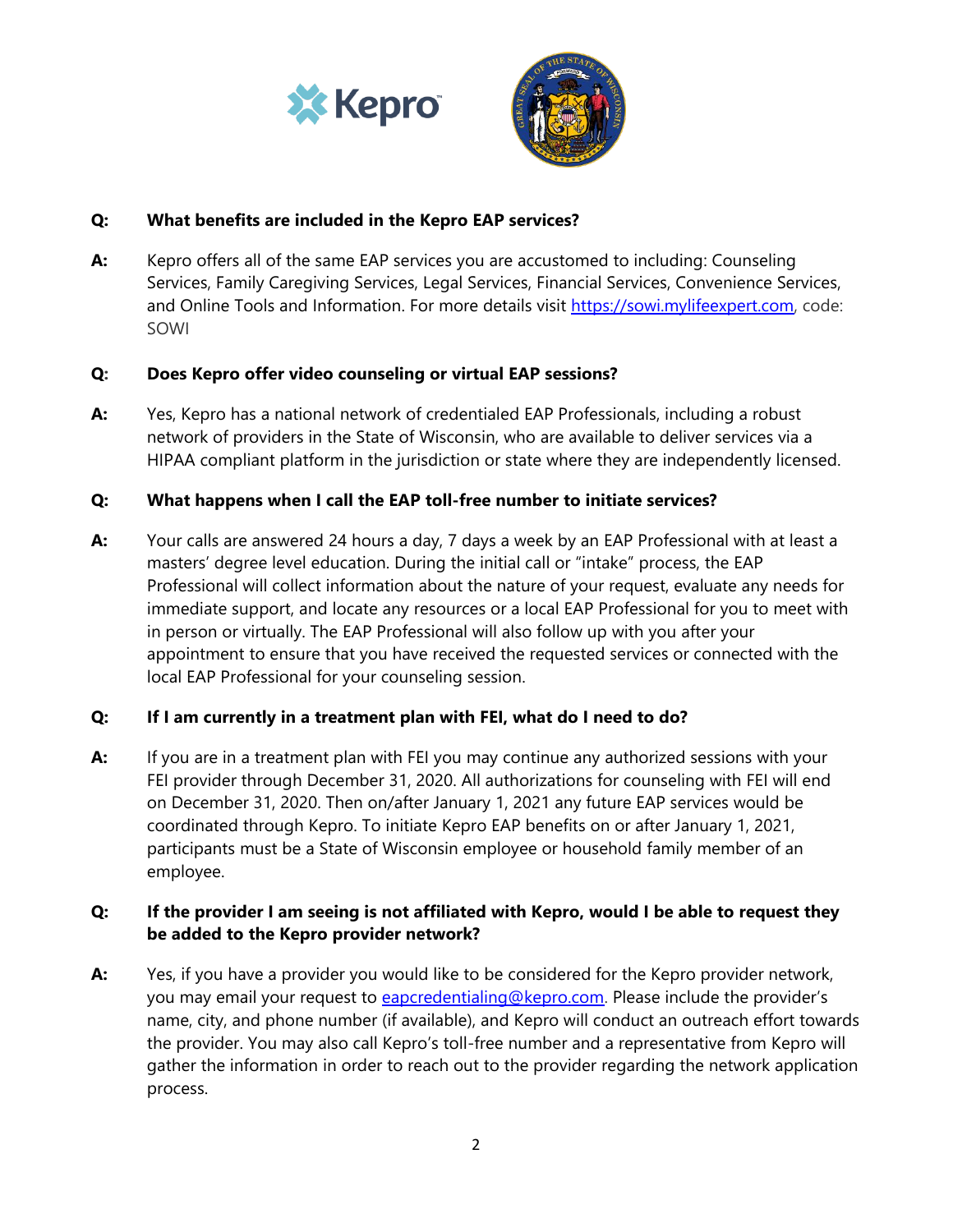



#### **Q: What is the Kepro EAP website?**

**A:** The website is [https://sowi.mylifeexpert.com](https://sowi.mylifeexpert.com/), code: SOWI. Kepro's website is accessible at your convenience 24 hours a day, 7 days a week, 365 days a year. You will need to establish a unique login and password the first time you visit the site.

The website provides tools and information to address life's everyday concerns. The site is anonymous, confidential, and secure. You will find research articles, self-paced trainings, monthly webinars, legal and financial resources, and much more.

## **Q: What are the legal and financial services offered through the EAP?**

**A:** Employees and their household family members can schedule a **free**, first-time consultation (up to 30 minutes) with an attorney on a variety of legal concerns. After that initial consultation, a preferred discount rate of 25 percent off the attorney's normal hourly fee will apply on any subsequent referral from that consultation. Employees have access to virtually all areas of law.

Each employee and their household family members are also entitled to a no cost telephonic consultation with financial counselors. These services are provided by seasoned financial professionals and licensed Certified Public Accountants (CPAs). After the initial telephonic consultation with the CPA, an eligible employee may also seek a referral for any subsequent visit arising from that initial consult at a 25 percent discount from the CPA's professional or hourly fees.

Telephone consultations for legal and financial services are limited to 30 minutes, per person per unique issue per year.

## **Q: Are there work life resources such as dependent care or convenience resources available from the Kepro EAP?**

**A:** Yes, you may access Kepro work life resources by calling the same toll-free number and speaking with one of the EAP Professionals in the call center or by logging onto the website or mobile app to engage in self-guided search.

#### **Q: Is there a mobile App?**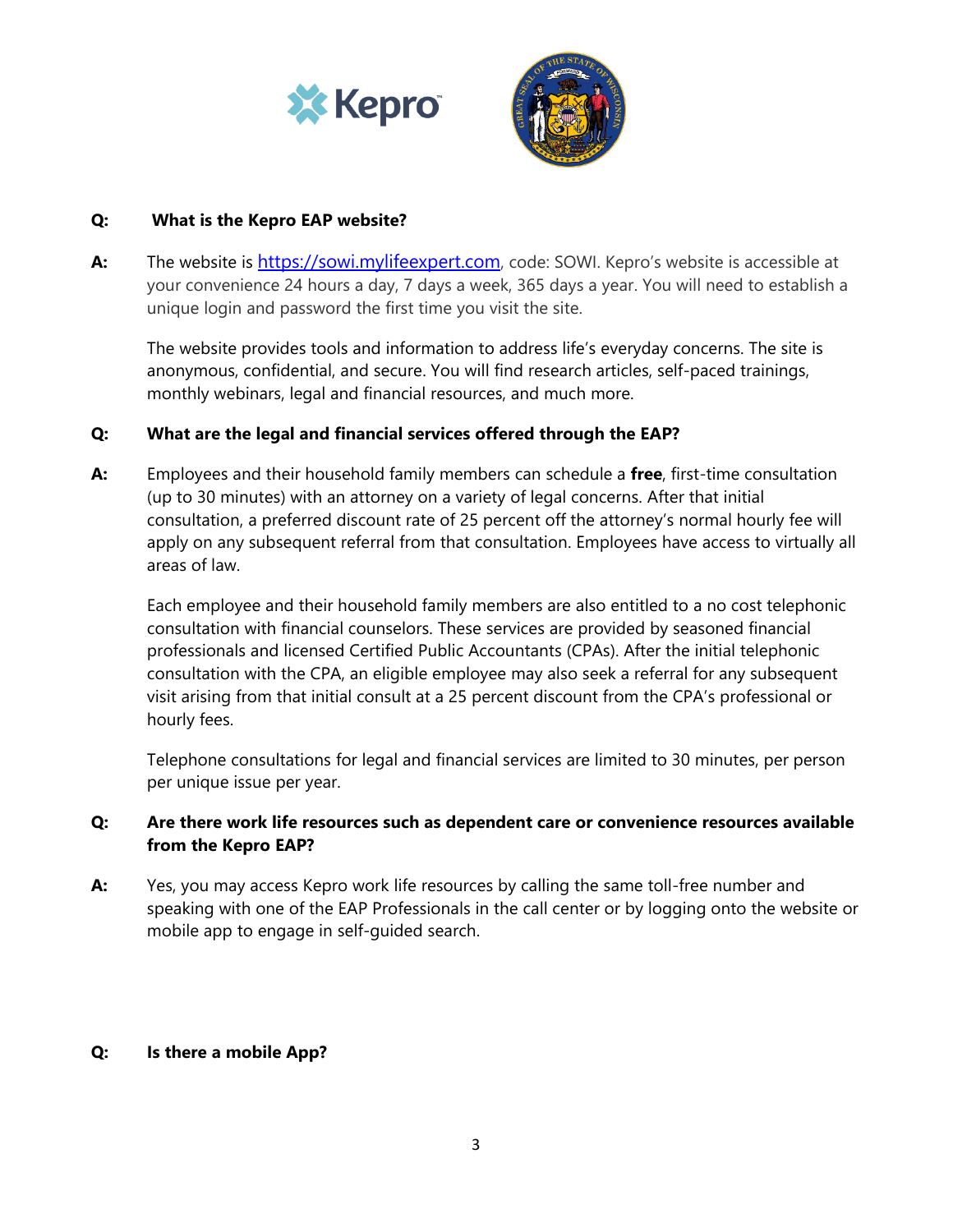



Yes, Kepro has a mobile app that provides the same robust resource offerings and features accessible on the website. You may download the app to your mobile device; such as your iPhone, android, or tablet with the QR code or the website URL address.

#### **Q: Does Kepro provide service in other languages?**

**A:** Yes, Kepro offers services in multiple languages through a translation line. Dial in to the same dedicated toll-free phone number, (833) 539-7285 to access the translation line.

#### **Q**: **Does Kepro provide services for the deaf and/or hearing impaired?**

**A:** Yes, TTY or Relay services are available to assist deaf and/or hearing impaired participants in addition to the availability of EAP Professionals in Kepro' s network who are proficient in American Sign Language (ASL) or have experience in partnering with an interpreter service to deliver counseling services. The Kepro EAP TTY telephone number is (877) 334-0499.

## **Toll-free – (833) 539-7285, 24 hours a day, 7 days a week TTY: (877) 334-0499**

Website – [https://sowi.mylifeexpert.com](https://sowi.mylifeexpert.com/) Code - SOWI **Kepro Employee Assistance Program**